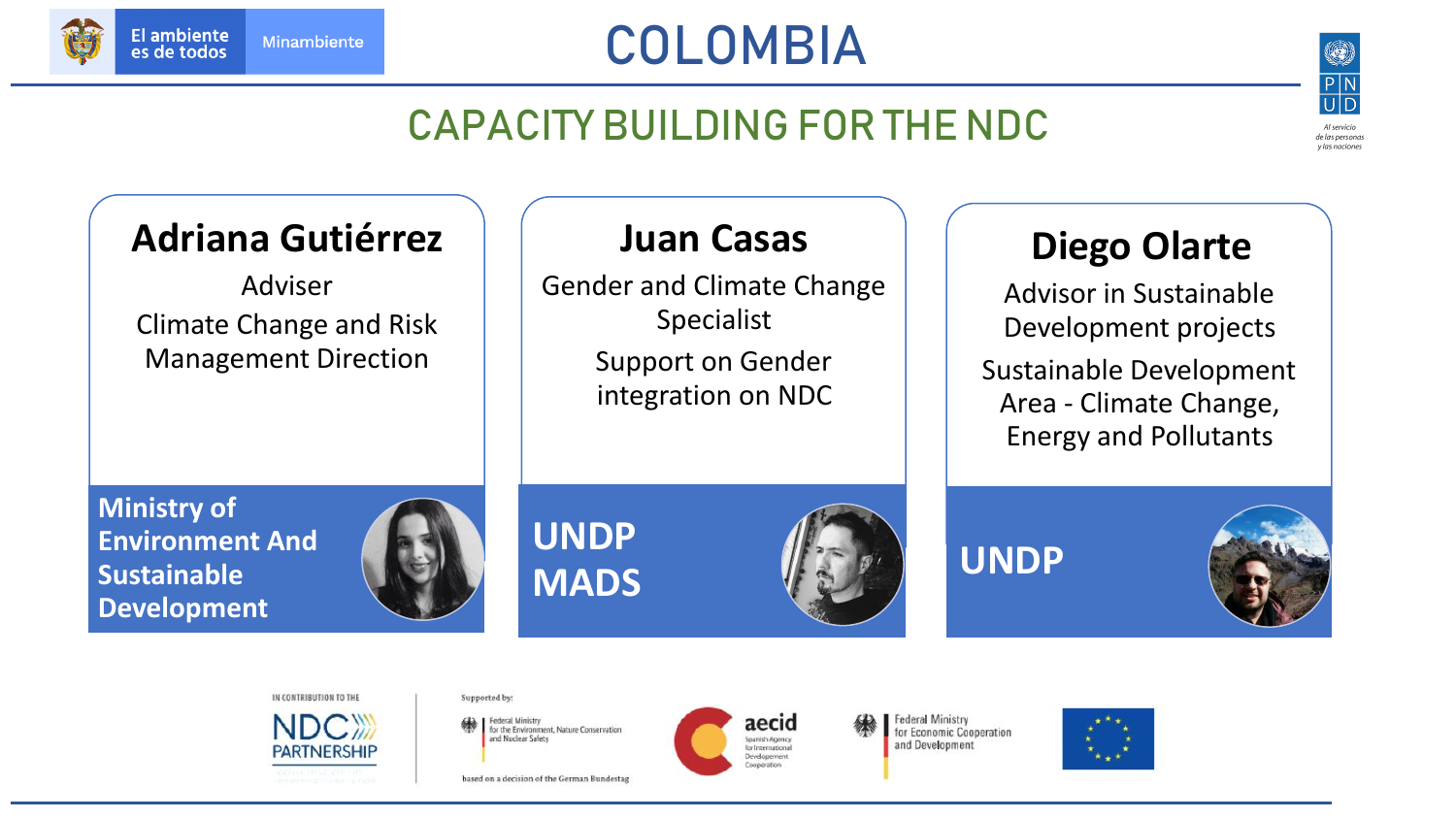

#### **OUR CHALLENGE**



Proposal of technical guidelines to promote and strengthen gender approach in climate change management (Ministry of Environment and Sustainable Development)



Recommendations to **incorporate the gender approach** into the conceptual framework of the **National Policy on Climate change** 



Construction of a comprehensive vision of **climate change with a territorial and sectoral approach**, incorporating the different dimensions of rural development and cities, so that it is low carbon, **sustainable and resilient to the climate**



Incorporates recommendations to **encourage the adequate participation of women in the decision-making and climate change** management processes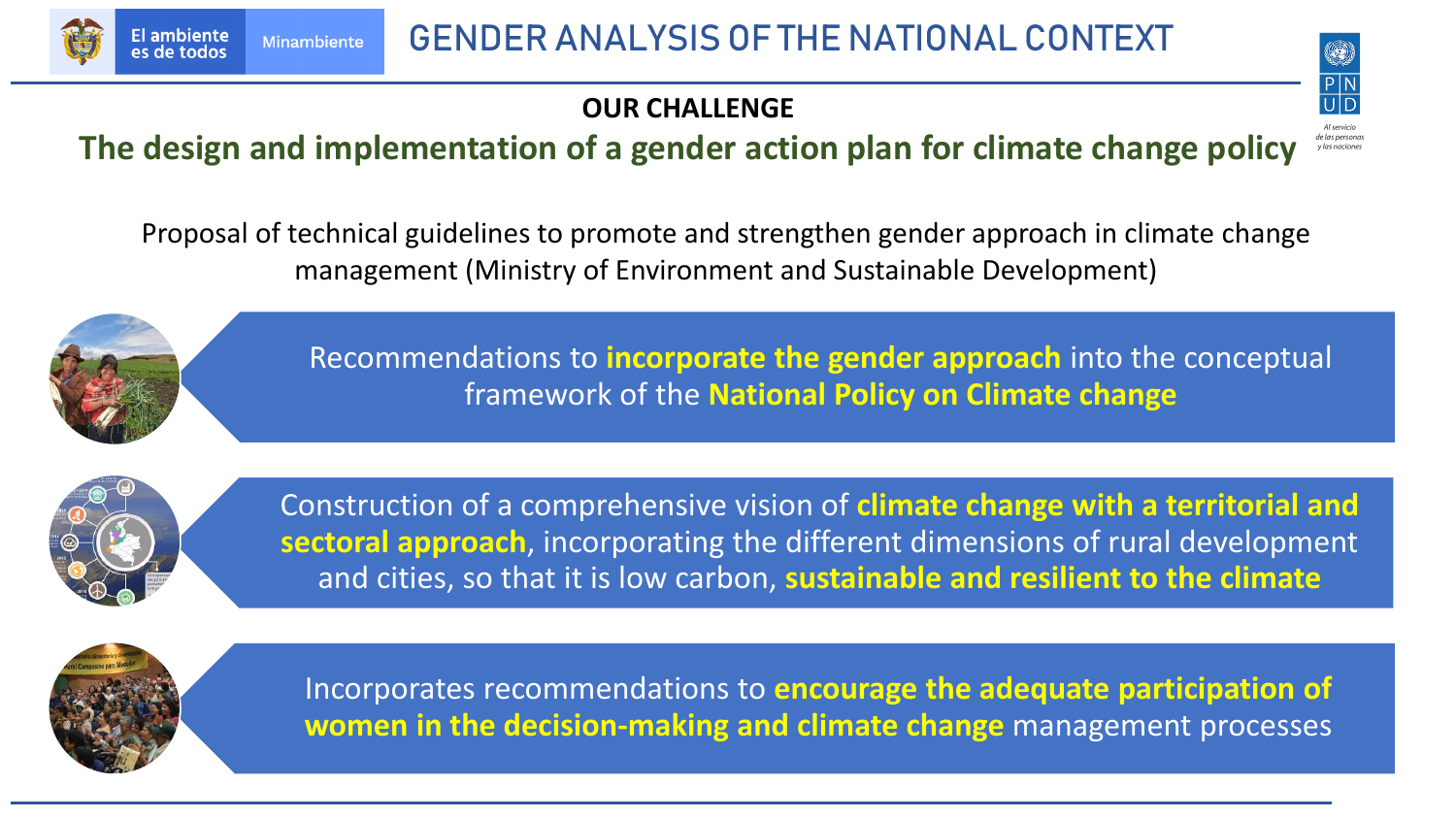

## **Rural women in Colombia**



- Rural women in Colombia represent 21% of all women in the country. (DANE, 2014)
- Rural women in Colombia constitute 48.31% of the total rural population (UN-REDD, 2018)

**UNDERSTANDING THE RELATIONSHIP BETWEEN GENDER AND ENVIRONMENT IS KEY TO ADDRESSING ENVIRONMENTAL CHALLENGES IN AN EQUITABLE AND SUSTAINABLE WAY**

**El ambiente** 

es de todos

**Minambiente** 

- 93% of the women who live in rural homes carry out unpaid domestic work activities, and dedicate 8 to 12 hours in such activities (ENUT, 2012 – 2013).
- Extreme poverty affects 22% of households headed by women, compared to 17% of households headed by men
- 29% of rural women have suffered physical violence from their partner, and 27,7% economic violence (ENDS,2015)
- 7% of rural women have suffered sexual violence (ENDS,2015)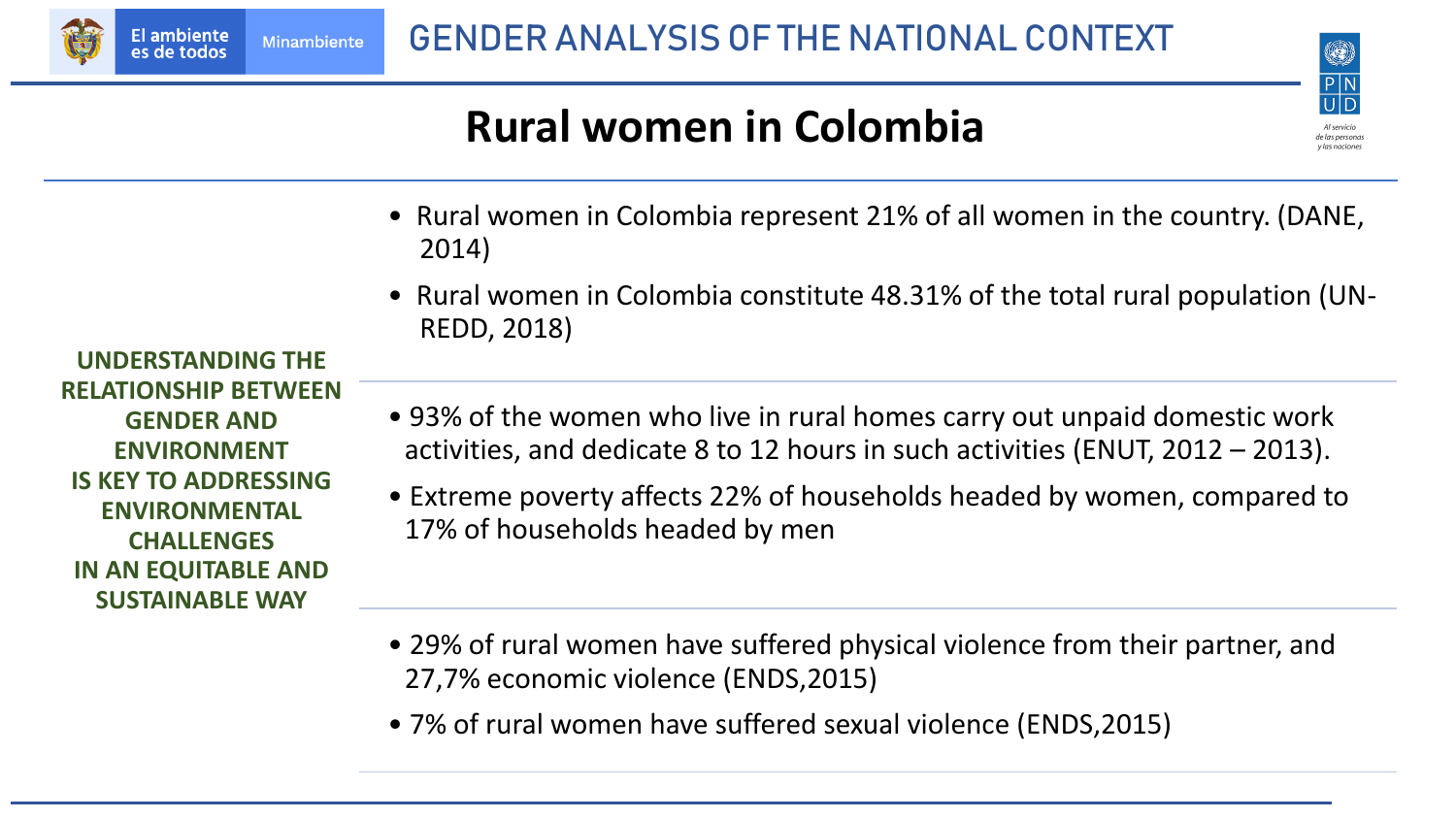



# **Gender policies and architecture in Colombia**

Al servicio e las persona v las naciones

**Gender Equity for Women: State policy by the National Council for Economic and Social Policy**  Conpes document 161. Gender Equity for Women. (2013)



**Public policy: Law that establishes norms to favor rural women** Law 731 of 2002



**Human rights policy of the mining and energy sector** Chapter for the **Incorporation of differential and gender approach**  in the Human Rights Policy of the mining sector



**Presidential Council for The Equity of Women (CPEM)** National level institution for the design, promotion and strengthening of public policies for the equity of women



**Vice-President of the republic. Strong leadership in the promotion of equity for women in public policy First woman vice president in the history of the country**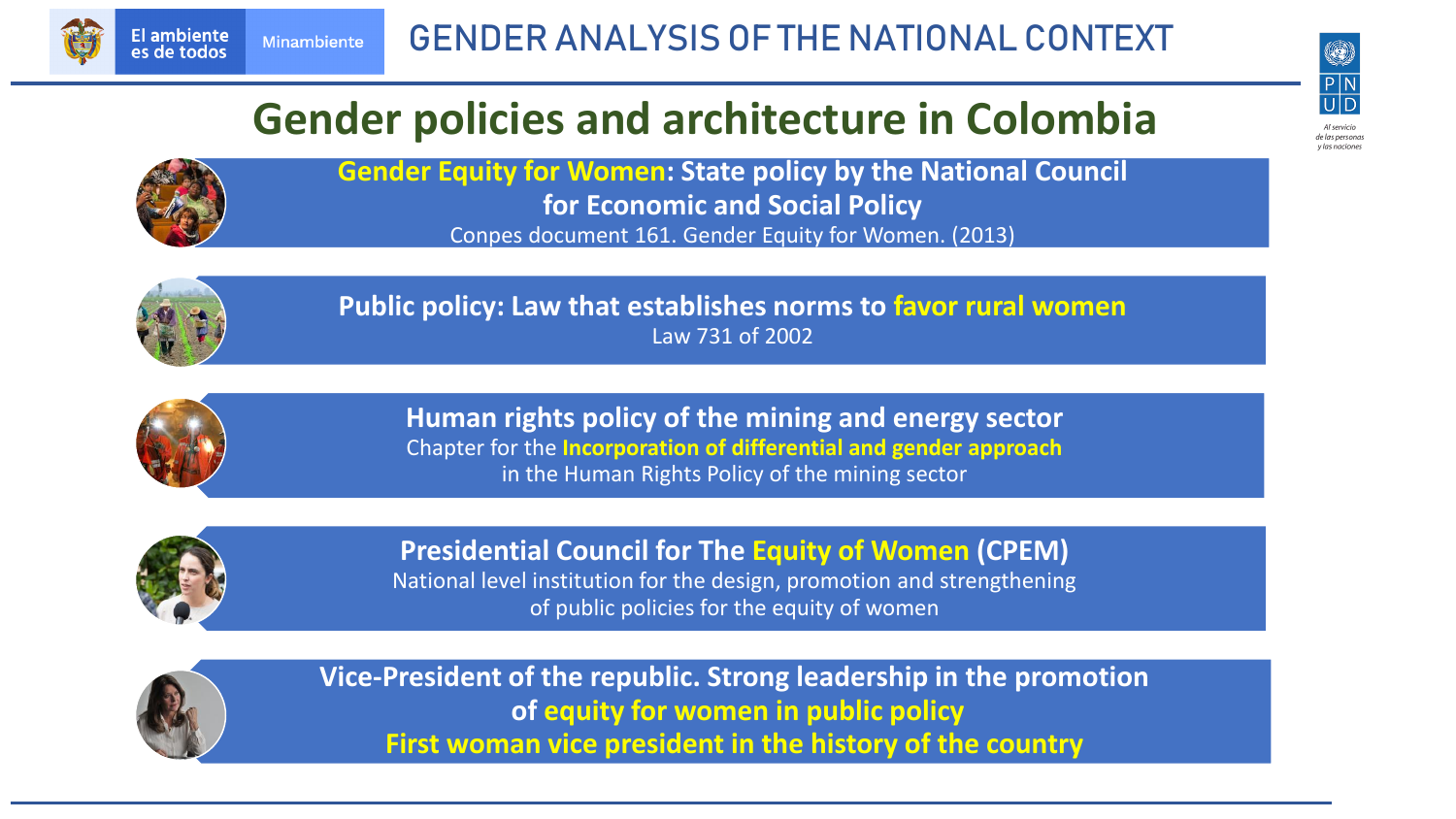

**El ambiente** 

es de todos



y las naciones

**2018 2020** The NDC has enabling measures and strengthened institutional capacities for its implementation with the **incorporation of the gender approach in the national policy of Climate Change**

The mitigation component of the NDC has approved implementation plans in the ministries (Commerce, Industry and Tourism, Mines and Energy, Transportation, Housing, City and Territory, and Agriculture and Rural Development) with goals to 2030 and **with gender considerations**

#### **NDC Support Programme Colombia**

Roadmap defined for the construction and approval of the "Strategy 2050," for the management of climate change **with incorporation of a gender approach**, through inter-institutional coordination for compliance with the NDC by the ministries and various international cooperation programs.

The mitigation component of the NDC has quantitative commitments in mitigation of the private sector, monitored through the corporate reporting platform

IN CONTRIBUTION TO THE



#### Supported by:

Federal Ministry for the Environment, Nature Conservation and Nuclear Safety

based on a decision of the German Bundestag



ederal Ministry for Economic Cooperation and Development

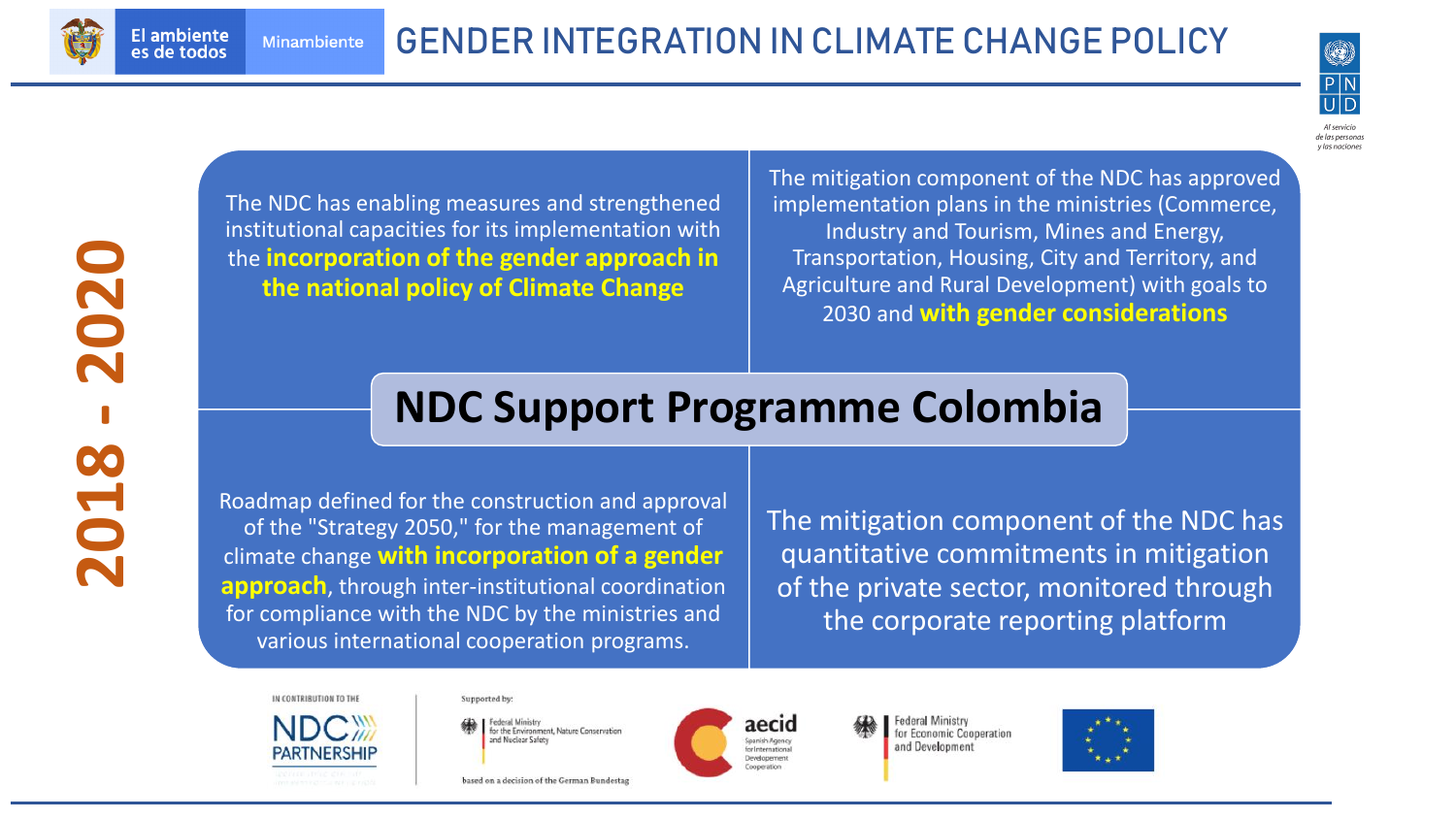

#### PLANNING



#### **Gender integration in capacity building for the NDC 2018 - 2020**



**Environment and Sustainable Development Commerce,** 

**Industry and Tourism**

**Mines and Energy**

**Transportation**

**Housing, City and Territory**

**Agriculture and Rural Development**

#### **Establish a baseline of needs and progress of the ministries on gender incorporation**

**2030 NDC and 2050 Strategy:** Technical inputs for the **integration of gender and fair labor transition** in the management of climate change

Design of a **training program for gender integration** in the management of climate change. **Six ministries trained**

**Gender integration** in Sectorial Integral Climate Change Management Plans (PIGCCS) of the ministries

Incorporation and implementation of **actions on gender equality** in mitigation plans of the six ministries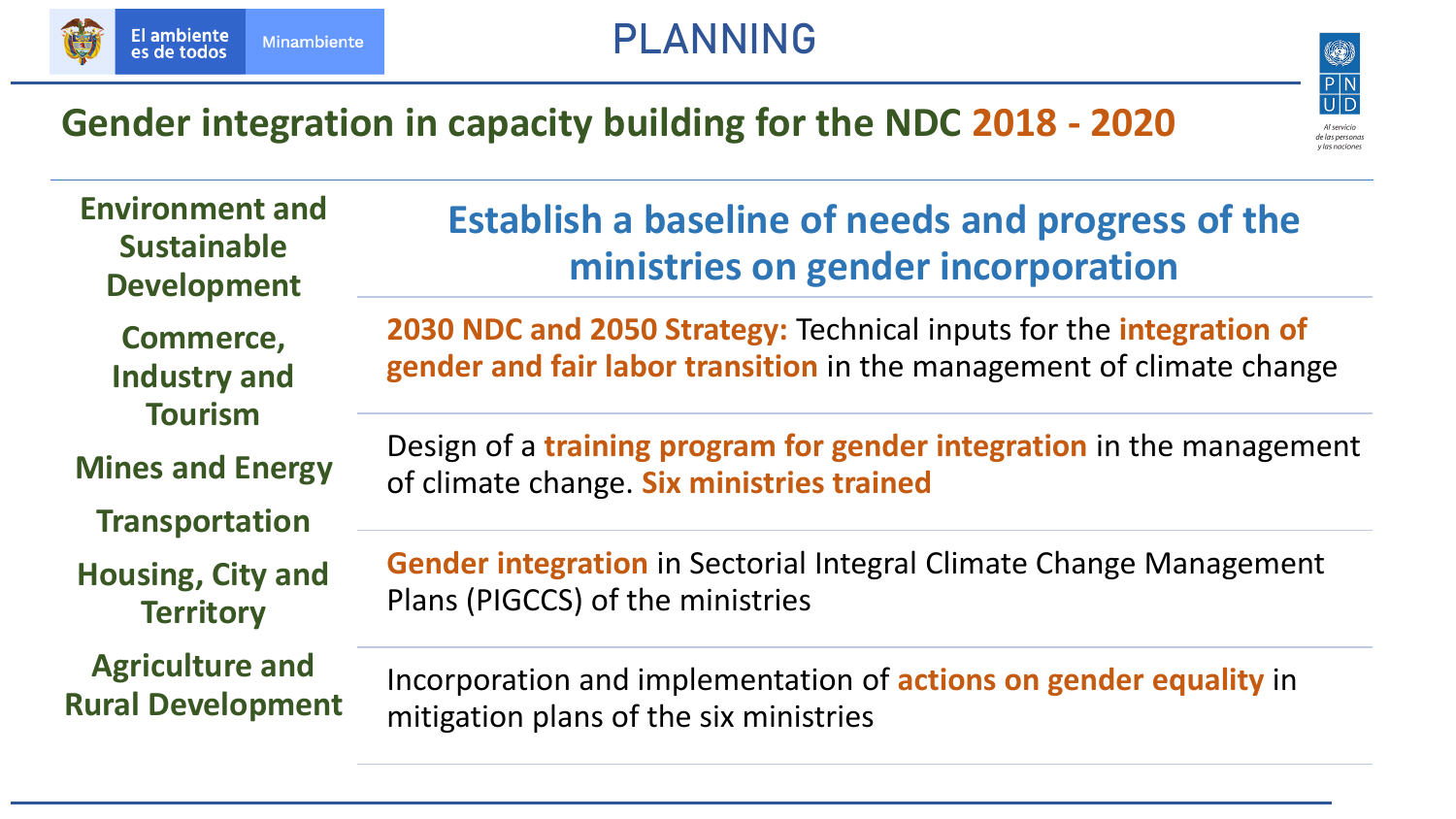NDC GOVERNANCE FRAMEWORK

(O)

**El ambiente** 

es de todos

**Minambiente** 

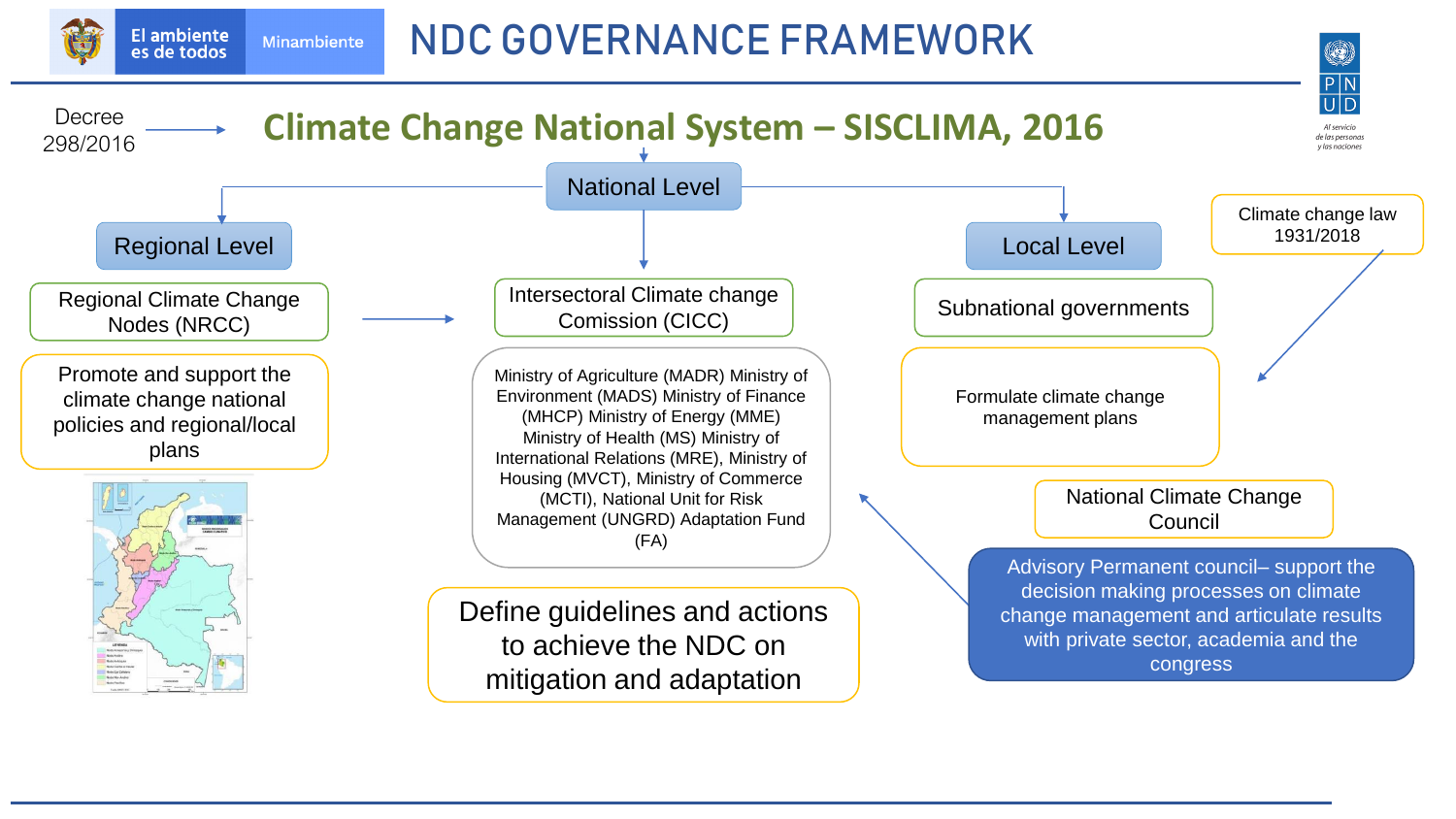

#### ACTIONS OR OPPORTUNITY TO PROMOTE THE GENDER APPROACH IN THE ENVIRONMENTAL AND SUSTAINABLE DEVELOPMENT PORTFOLIO OF THE GOVERNMENT WITH UNDP CO

 $\begin{array}{c}\n\circled{}\\
\hline\nP\\
\hline\nU\\
\hline\nD\n\end{array}$ Al servicio



de las personas y las naciones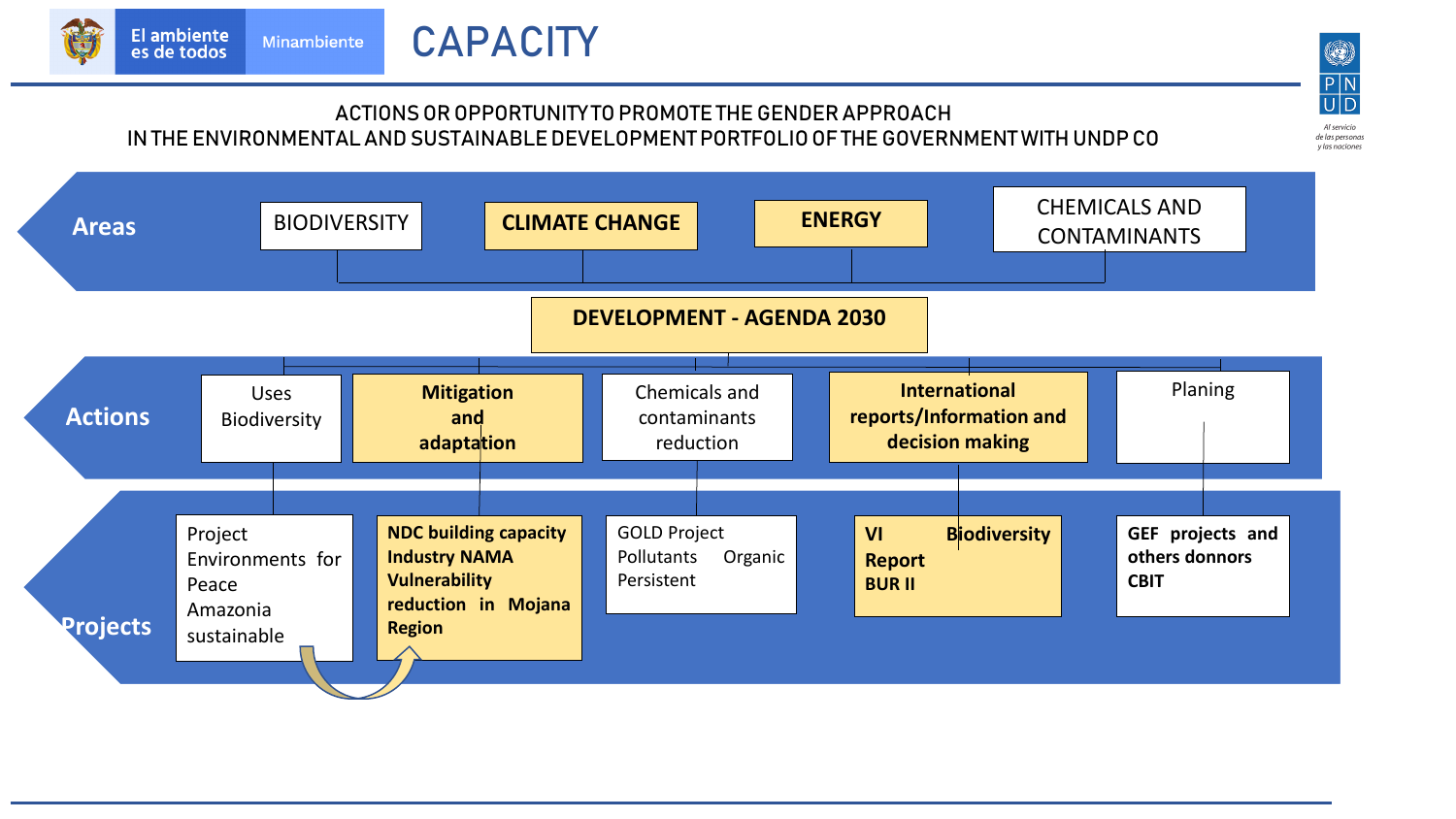

**Minambiente** 



de las personas y las naciones

MAP PROJECTS WITH GENDER ACTION PROJECT TOTAL BUDGET | GENDER ACTION NAMA INDUSTRY USD\$1.800.000 YES BUR 2 USD\$ 352.000 YES NDC building capacity USD\$ 802.500 YES VI Biodiversity Report USD\$ 100.000 YES Vulnerability reduction in Mojana Region USD\$ 38.000.000 YES Environments for Peace USD\$ 3.500.000 YES PPG BinationalBasins USD\$ 150.000 YES Sustainable Amazonia YES GOLD Project USD\$ 6.000.000 YES PIF. Colombia's 2030 MRV Strategic Vision | USD\$3.971.550 | YES

18 PROJECTS DON'T HAVE GENDER ACTION VS 10 PROJECTS WITH GENDER PLAN, OR SUPPORT WITH ANY ACTION